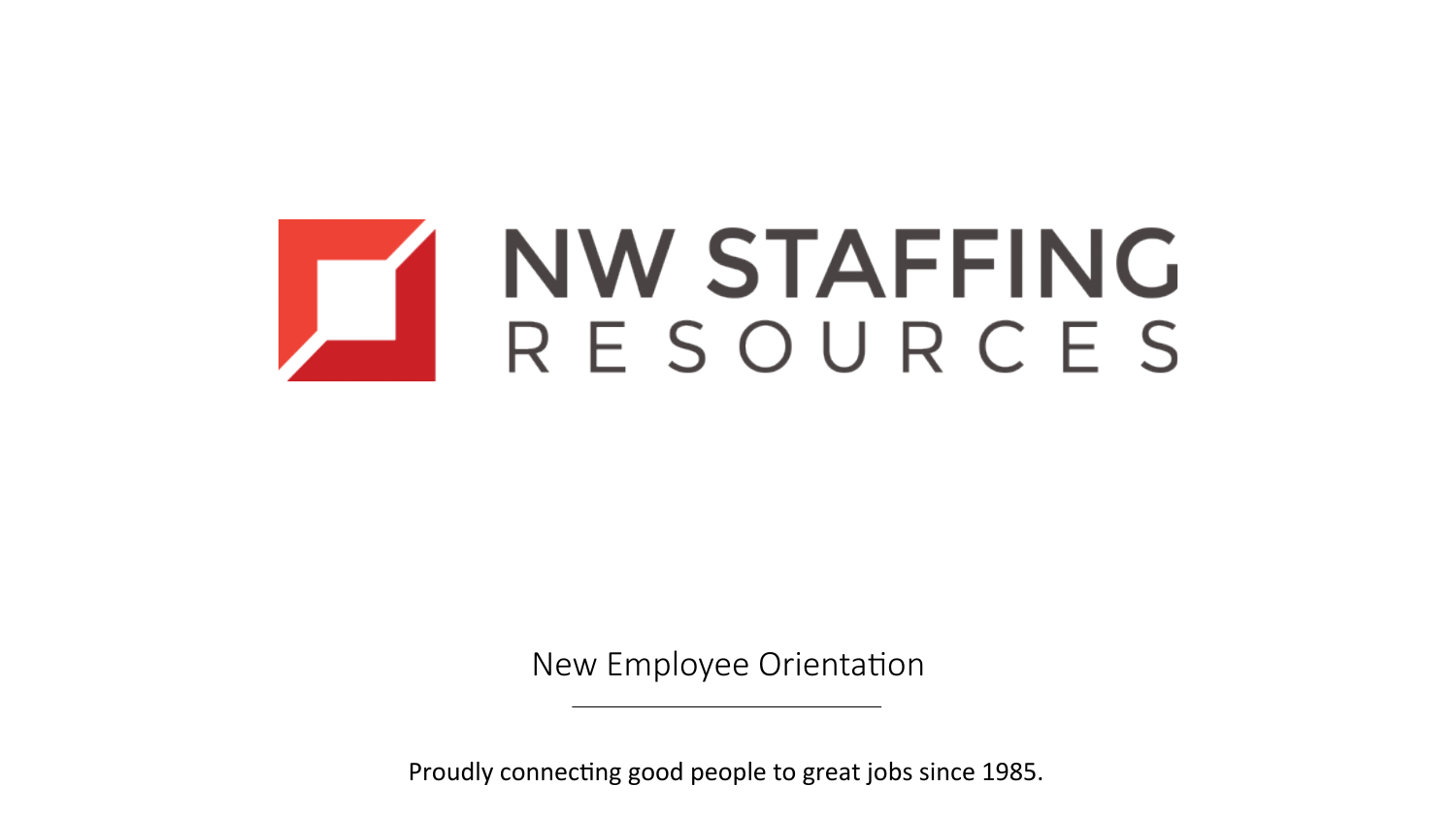

# W E L C O M E

#### Thank you for choosing NW Staffing Resources as your staffing partner.

In this orientation we will cover:

- Overview of NW Staffing Resources
- **•** Proper lines of communication
- Your responsibility as a NW Staffing employee
- NW Staffing employee benefits
- § Payroll procedures
- Safety guidelines and protocol
- Injury reporting
- Causes for termination
- § Diversity/equal opportunity statement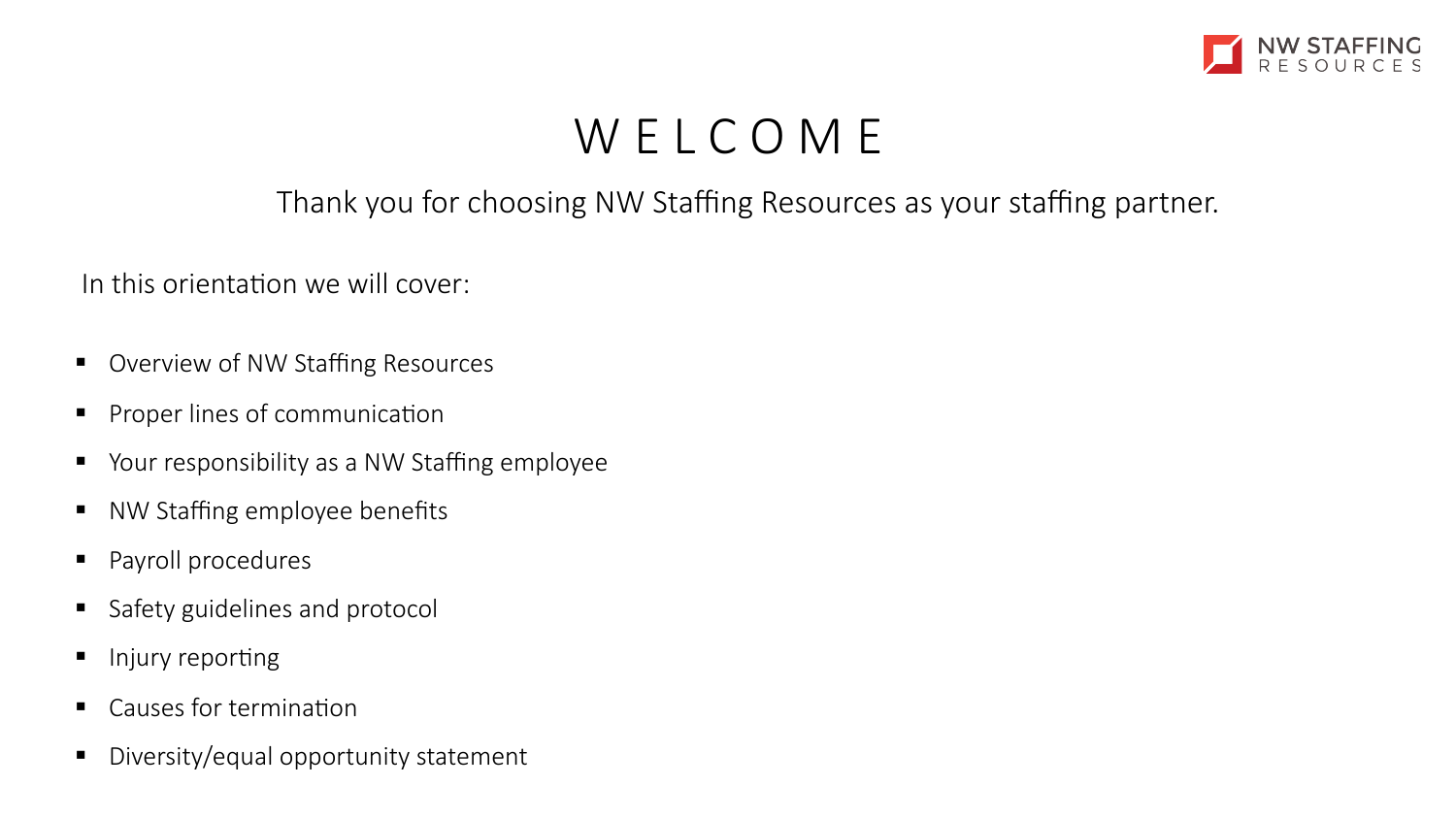

# About us

NW Staffing Resources is a privately owned and operated temporary, temporary-to-hire and direct hire staffing agency. We provide immediate, and effective staffing solutions to keep pace with the ever-changing needs of our clients within a variety of industries.

Founded in 1985, NWS has grown from a local business in Portland, Oregon to a regional West Coast company with multiple offices in Oregon, Washington, and California. We are committed to the success of job seekers and to providing an exceptional level of service to our clients.

We are proud to hire directly from our local communities, providing economic and social benefits and ensuring appropriate and efficient placement of our candidates.

#### Our Branches:

- Washington: Everett, Longview, Vancouver
- Oregon: Beaverton, Clackamas, Portland
- California: Sacramento

#### Specialty Divisions:

- Legal
- Food Processing
- Dental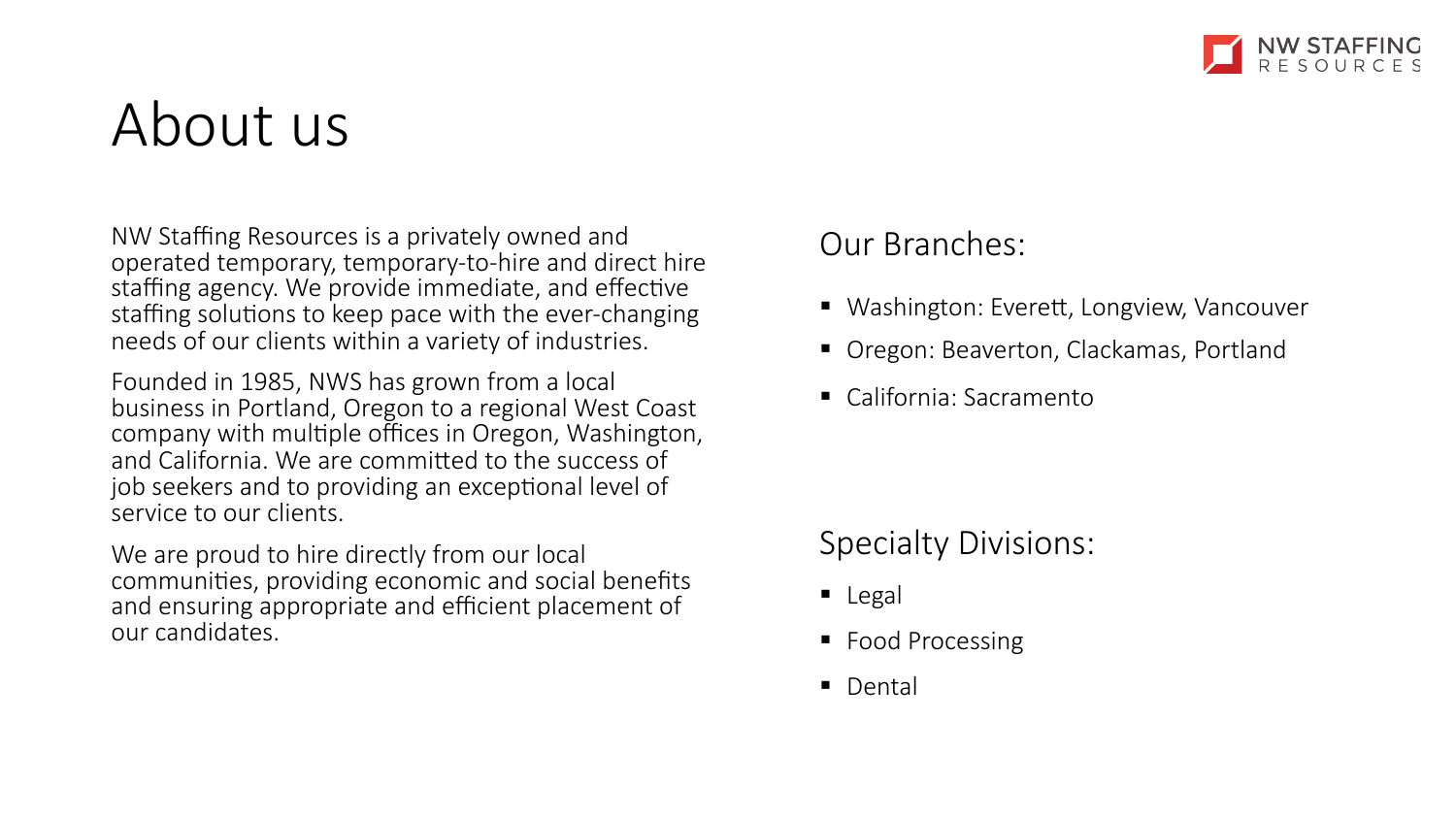

### Why NW Staffing Resources

In order to provide you a more personalized service, we make a point of getting to know our clients and applicants, because we truly care about making the right placement for all involved.

Whether it's temporary work to earn extra income while you search for regular employment, seasonal work while you're on summer break from school, or to search for the job of your dreams, NW Staffing Resources is here to help you every step along the way. We have jobs that will help you gain experience while earning extra income, jobs for people looking to grow their skills and add to their resume/portfolio, and jobs that will allow flexibility for your lifestyle.

We have built a strong reputation on the West Coast for hiring quality employees, and we are proud to have you join our team. We strive to provide the best service to all our employees. Please do not hesitate to call your local branch office with any questions or concerns.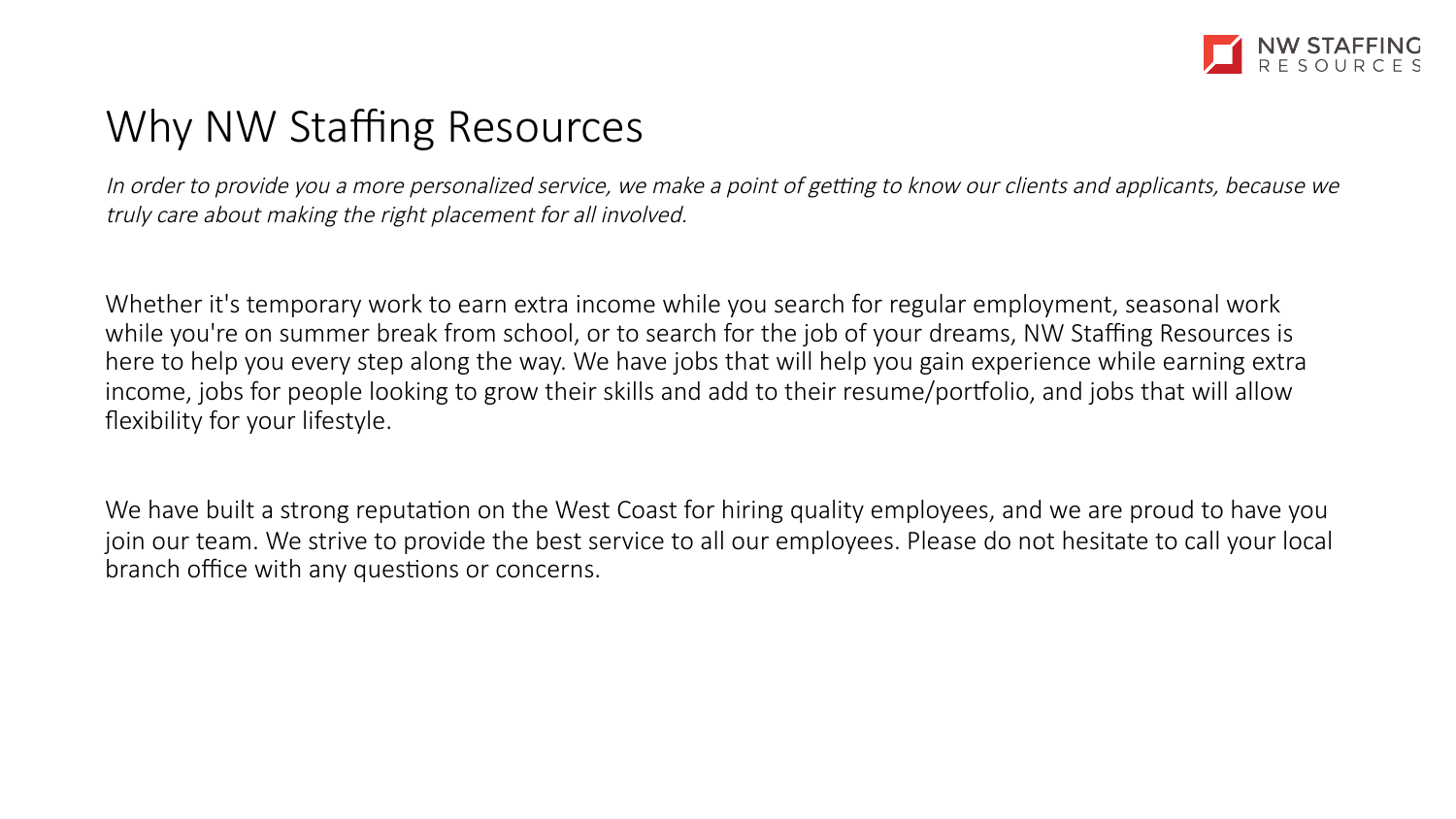

### Our Team

#### Branch Managers **Leadership**



Kristen McConnell Westside Area Manager (Beaverton + Portland)



Haley Mark Vancouver Manager 



Serra Coate Clackamas Manager 



Wendie Richards Sacramento Manager Resource Staffing Group



Anneke Haslett Legal Northwest **Account Manager** 



Olivia Maisel **Everett Manager** 



Jennie Taylor President 



Francis Faragalli CEO 



Paul Thielemann **HR Manager**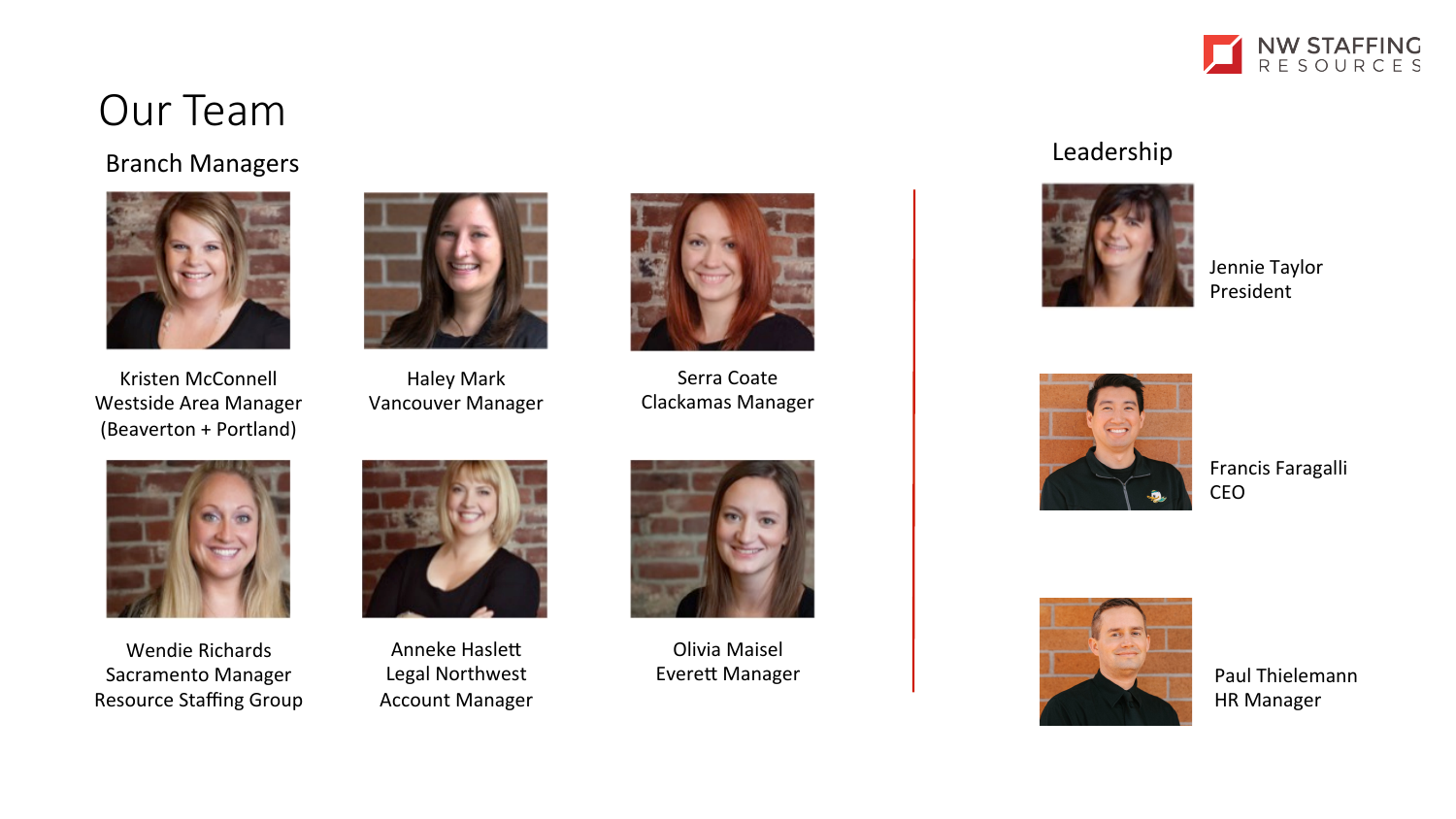

#### About us

#### Our Awards:

- Top 100 Best Companies to work for in Oregon consistently since 2003.
- Top 100 Green Companies to work for in Oregon.
- For over the past 30 years, NW Staffing Resources has ranked in the top 20 for largest staffing firms in both the Seattle and Portland/Vancouver markets.
- Consistently named one of Washington's Best Workplaces by the Puget Sound Business Journal.
- Family Forward Workplace Flexibility Recipient.
- ClearlyRated 2017-2020 Best of Staffing Client Award and 2018-2020 Best of Talent Award.
- Healthiest Employer of Oregon Recipient.

#### Local, Healthy and Green

NW Staffing Resources is committed to sustainability, our local communities and a culture that values work-life balance. We are proud to hire locally, providing economic and social benefits to the communities where we live.

We continue to work every day to protect our environment and decrease our carbon footprint by composting, choosing recycled products, and moving towards becoming a fully paperless company, just to name a few.

#### Our mission

NW Staffing Resources is a team of professionals dedicated to the success of our employees and providing an exceptional level of integrity and service to our clients.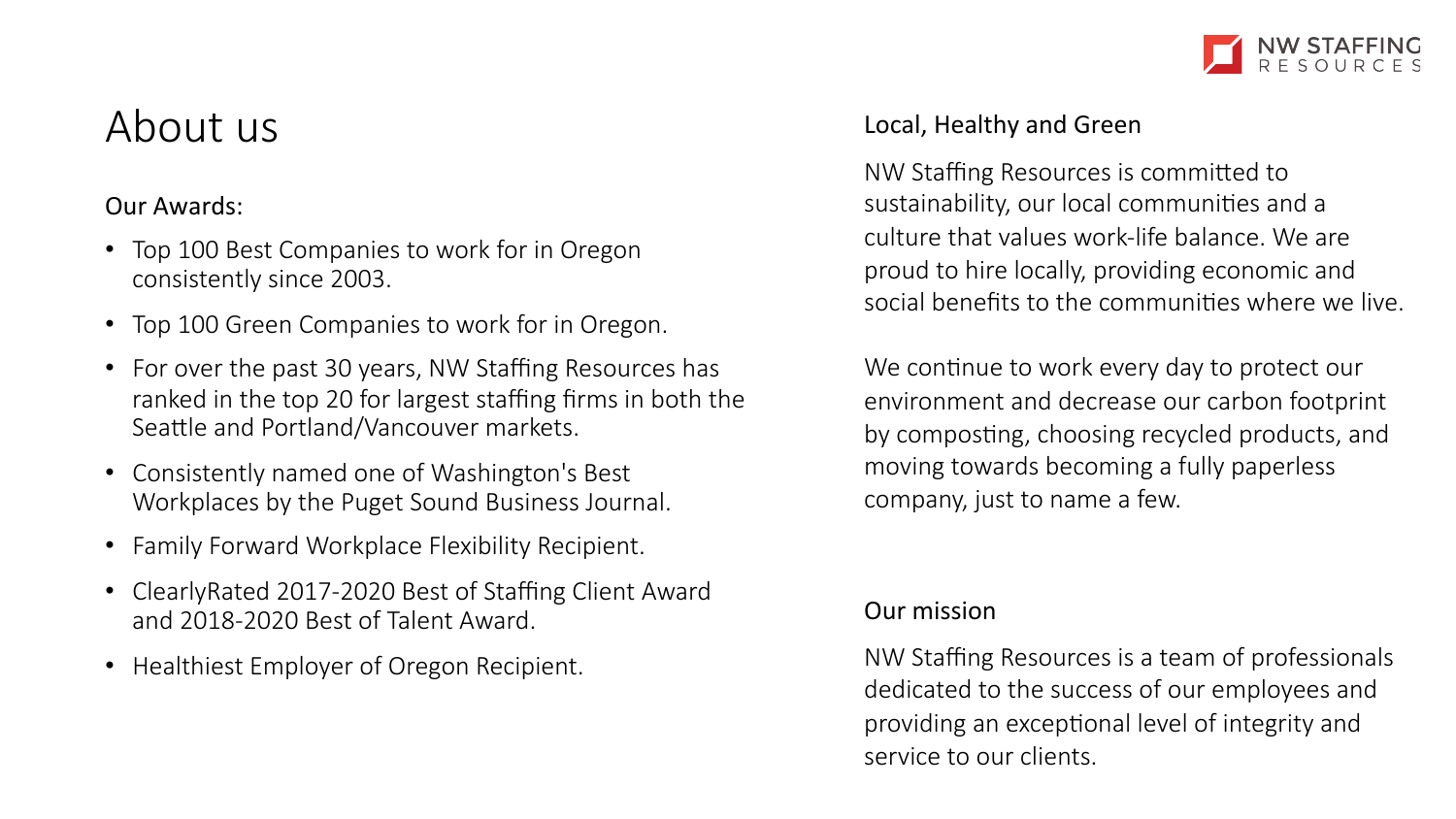

#### Communication

Remember, NWS is your employer, not our client, the host worksite.

Please call us if:

- You need to request time off from your assignment.
- You are not receiving your rest and/or meal periods on your assignment.
- Your job responsibilities change.
- If an on-the-job injury occurs, call your branch immediately.
- Recruiters are available on-call after our Monday Friday office hours. To contact a recruiter, call you branch's main line to be directed to an on-call recruiter.
- If a client contacts you diretly for an assignment, notify NWS immediately. Unless you have met your temporaryto-hire requirements, or the client has chosen to convert you to their payroll, you may not accept employment with that client for a period of 180 days after the last day of your assignment. Additionally, you may not accept employment through another employer for an assignment to work on that client's premises, or on behalf of that client. Call our office if a client asks you a question regarding these policies.
- If you find full-time employment, please let your branch know so we can move you to inactive status.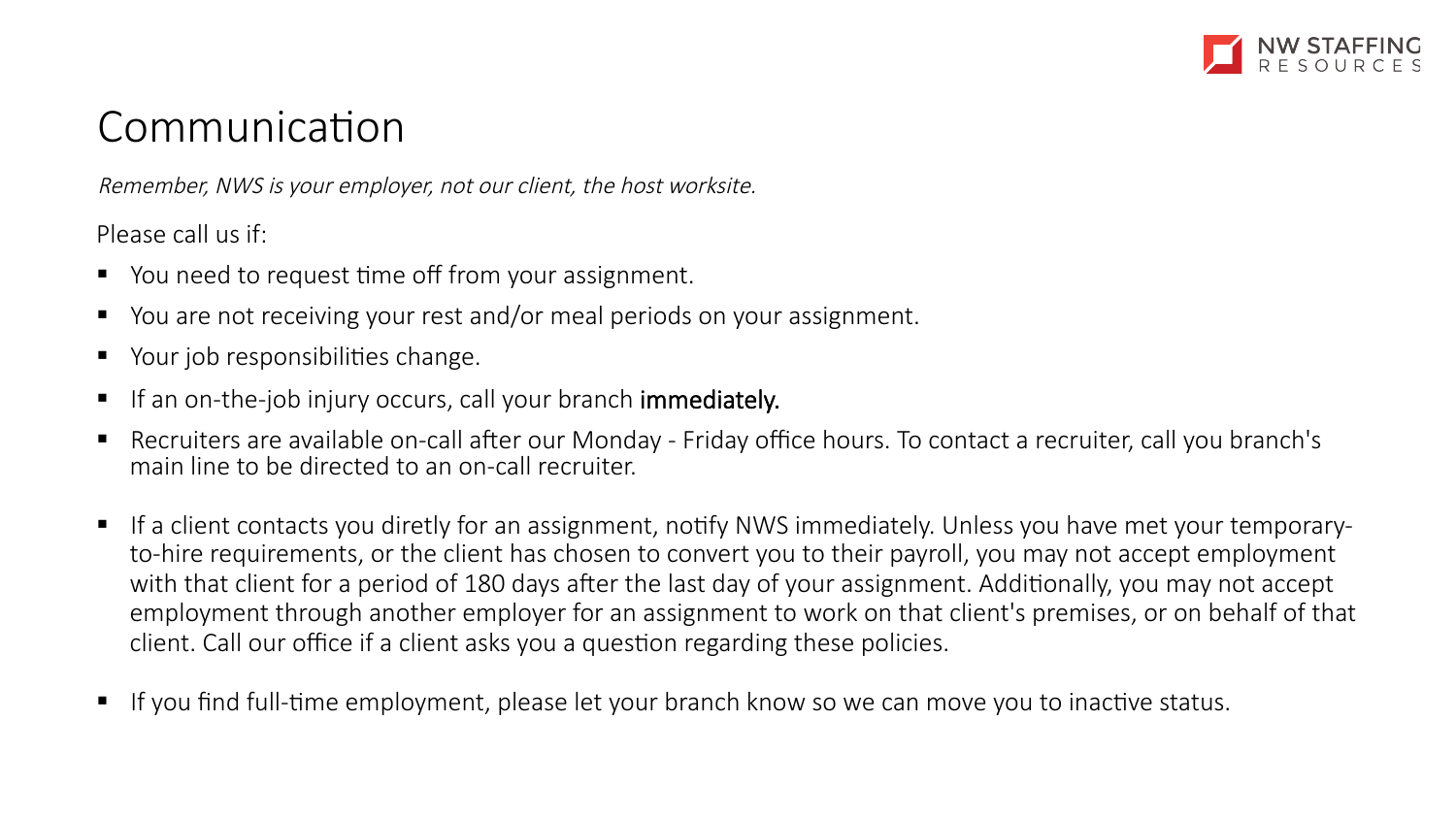

### Employee Responsibility

Company Rules: Observe all NW Staffing and client rules (hours, breaks, dress code, safety policies and procedures).

Confidentiality: Company and client information is strictly confidential and must not be disclosed by you without proper authorization.

Phone, internet and email: Send personal texts, emails and phone calls at break times only. Do not use a client's phone for personal use. Company/client email and internet systems are a part of the business equipment and technology platform and should be used for company purposes only. You are prohibited from performing personal business on the company/client's email and internet systems. The company's policy against sexual or other harassment applies fully to the email and internet system and any violation of that policy is grounds for discipline and/or termination.

Client's Property: Do not use any client's property for your personal use: fax machine, office supplies, computer use, etc. When your assignment ends and/or NWS ends your assignment with the client, you are responsible to return all client premises access property. This includes, but not limited to the following: building access identification badge, security clearance badge, computer identification access information, etc. Failure to return client property access items in a timely manner is viewed by both our clients and us as theft and may be grounds for termination as well as legal prosecution.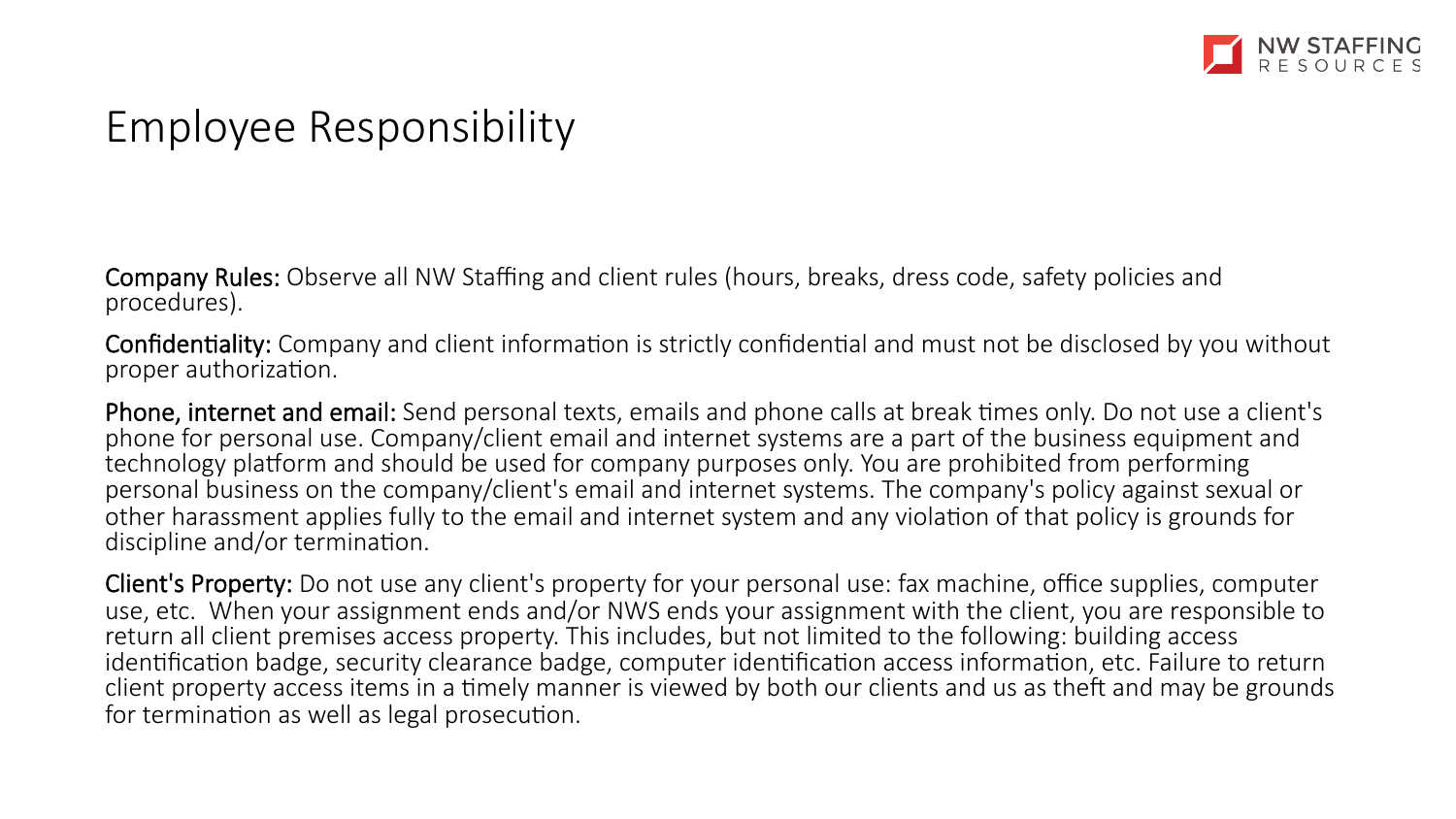

## Employee Benefits

We are proud to offer one of the most comprehensive benefits programs in the staffing industry, where you can enroll in benefits from your FIRST day of your assignment and choose one of our flexible plans to fit your needs. Our excellent benefits packages increases commitment and longevity with our employees.

- EXCELLENT HOURLY PAY
- PAID TIME OFF:
	- OR/CA= 1 hour PTO after 30 hours worked
	- WA=1 hour PTO after 40 hours worked
- WEEKLY PAYCHECKS
- DIRECT DEPOSIT OR PAYCARD
- 401(k) MATCHING with employer contributions (100% vested upon enrollment)
- MEDICAL, DENTAL & VISION INSURANCE
	- We have a variety of plans to fit your needs.
	- Short- term disability included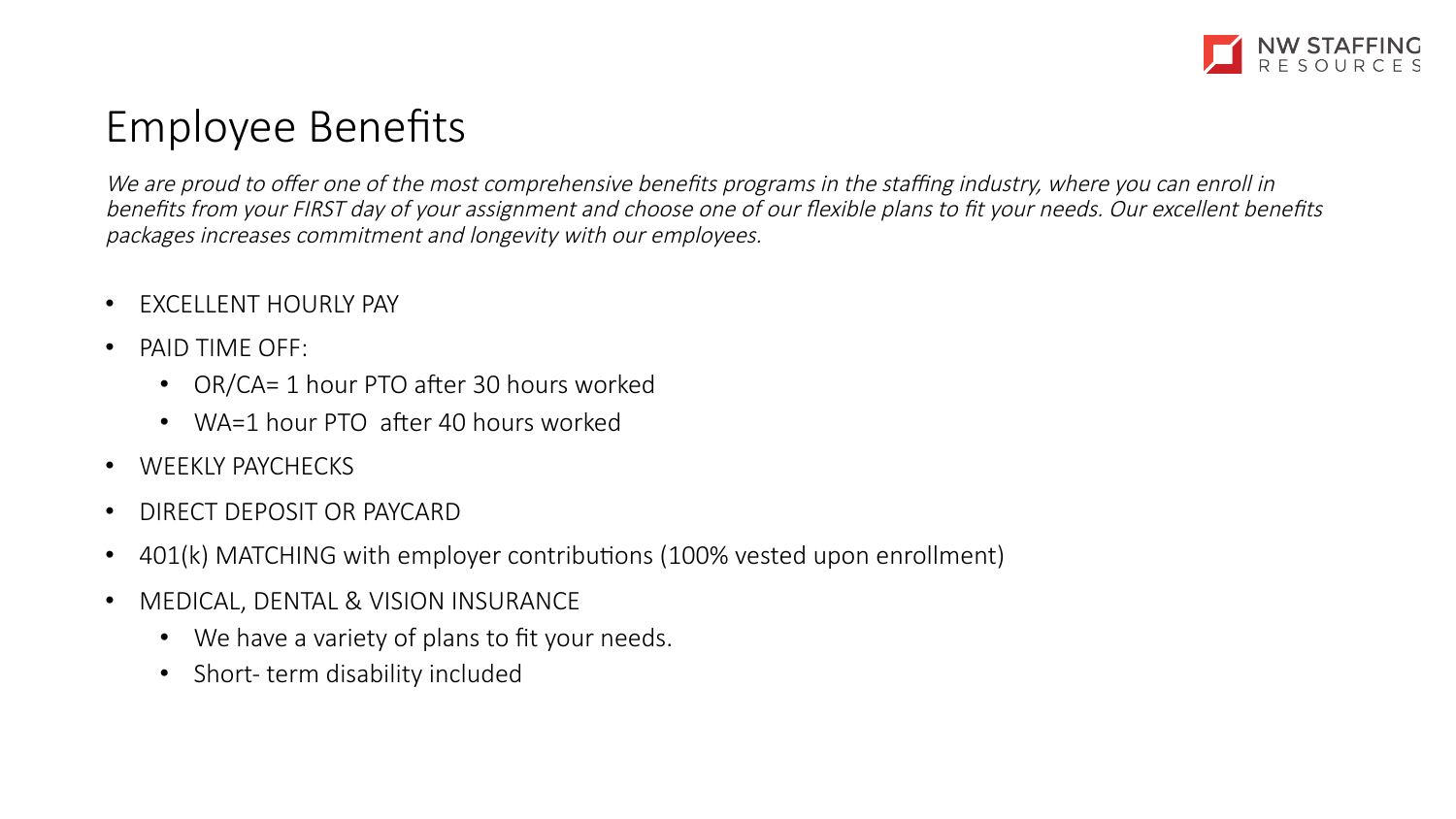

## Payroll

Follow our payroll procedures to ensure you are paid correctly and in a timely manner. Please refer to your recruiter or our website with questions.

Your responsibility: You are responsible for correctly recording the number of hours worked, obtaining a signature from your assignment supervisor and sending your timecard to your NW Staffing office (if using a paper timecard). If you are using an electronic timecard it is your responsibility to correctly input your hours and submit them to be approved by your assignment supervisor before 5PM on Mondays.

Your hours: In addition to filling out your timecard, you should keep a record of your hours and let us know immediately if you notice any hours missing (and how many) from your check.

Payday: Checks can be picked up from our offices on, or after, Wednesday each week. If requested, checks will be mailed to your address on payday. If you request direct deposit, your check will be processed on the same day as payroll and should be available at that time.

**Overtime:** You must notify your branch office before working overtime if you are working for multiple NW Staffing clients within a week.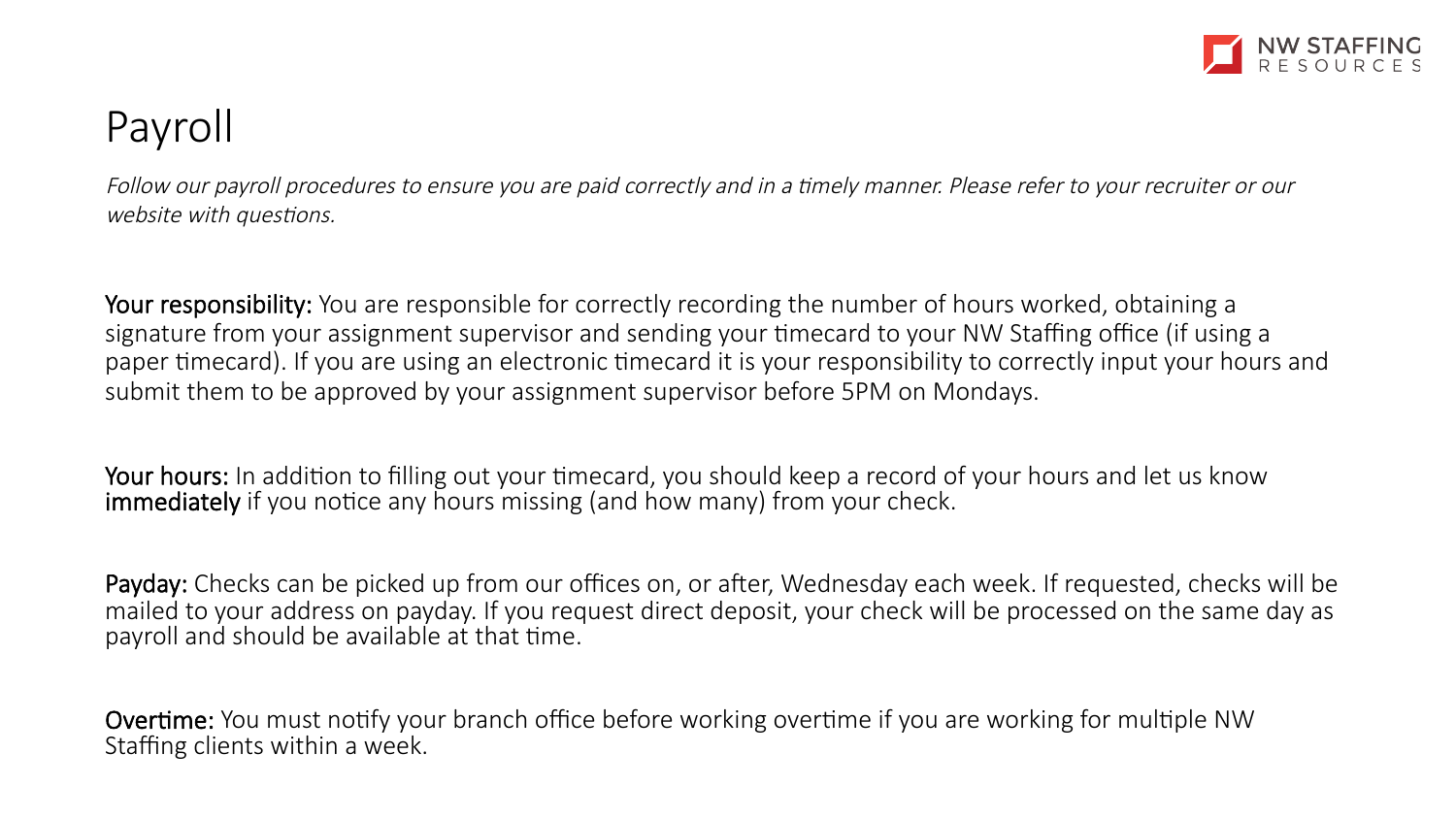

# Safety guidelines and procedures

Your safety while on an assignment with NWS is our greatest priority. By following these guidelines and reporting any safety concerns on your assignment, you are partnering with us to ensure your safety and well-being. Call your branch to speak to a recruiter, branch manager or our HR director.

#### Notify us if:

- $\blacksquare$  Notify your branch office immediately if anyone at your job assignment directs you to perform any activity that conflicts with a rule or regulation listed in your handbook, or if you are asked to perform any duties outside of the specific assignment for which you were sent to perform.
- Notify us immediately of any workplace safety concerns or hazards.
- Our clients should be performing their own workplace safety training. Please notify us if you have not received it.
- If your onsite supervisor asks you to perform job duties that were not outlined in your job description or job offer, please notify us immediately.
- Notify us if you are requested to lift more than 50lbs.

#### Machinery and workplaces safety:

- Do not use any machinery that you have not been trained by our client to operate, or that you have not been approved to operate by your onsite supervisor.
- Make yourself aware of the safety station locations at your jobsite, including the first-aid supplies, eye-washing station, and fire extinguishers.
- Never lift over 50lbs. Never lift more than you can handle. Ask for assistance in lifting heavy loads.

#### Attire:

- Appropriate attire must be worn for light industrial assignments. Close toed shoes are mandatory.
- You may be assigned personal protective equipment (PPE) specific to your position. This equipment should be available for on the job use, be maintained in good condition, and worn when required.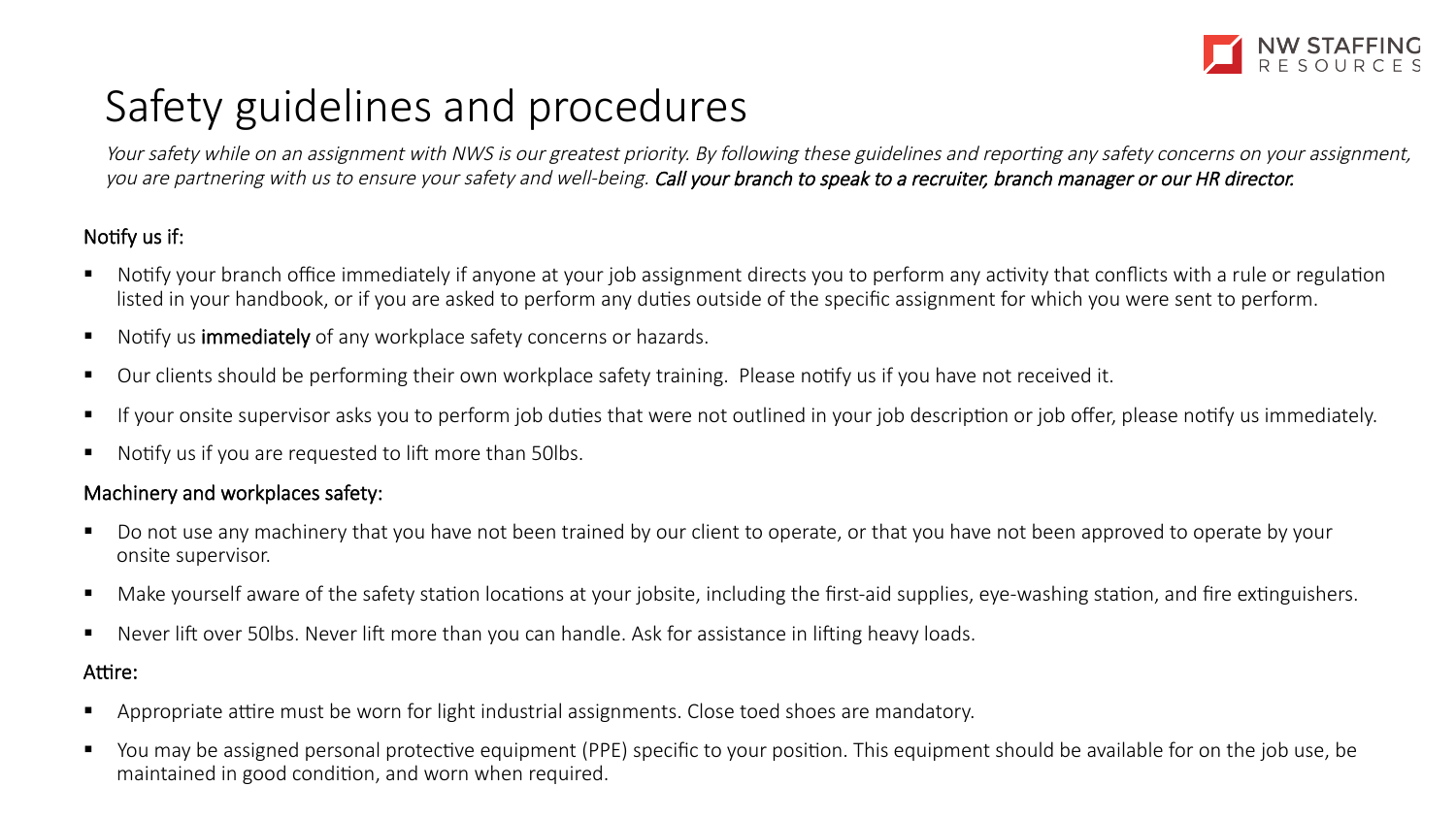

# Injury reporting

Notify your branch immediately if an injury occurs while on your assignment.

NWS, and its subsidiaries, carry workers' compensation insurance for work related illness or injury. If you are injured on the job, you may qualify for medical and other related benefits, pursuant to state law. The following policy has been established to assure that all employees of NWS who sustain a personal injury during their employment with us receive prompt, effective treatment and efficient reporting of their workers' compensation claim.

#### Timeline:

- 1. Report all injuries to your onsite supervisor and local NWS branch office immediately, even if you do not believe that it will require medical treatment. Failure to report a workplace injury will be grounds for disciplinary action.
- 2. Complete our workers' compensation paperwork and be available to participate in our investigation of the accident or injury.
- 3. Seek medical treatment. You are free to use the doctor of your choice, or any of our preferred clinics. If you are not able to drive yourself, transportation will be provided for you to a local medical facility.
- 4. Obtain documentation from the medical provider stating if you can work, and if you have any physical restrictions.
- 5. Once you have been cleared to work by your attending physician, we will speak with our client to return you to work as soon possible.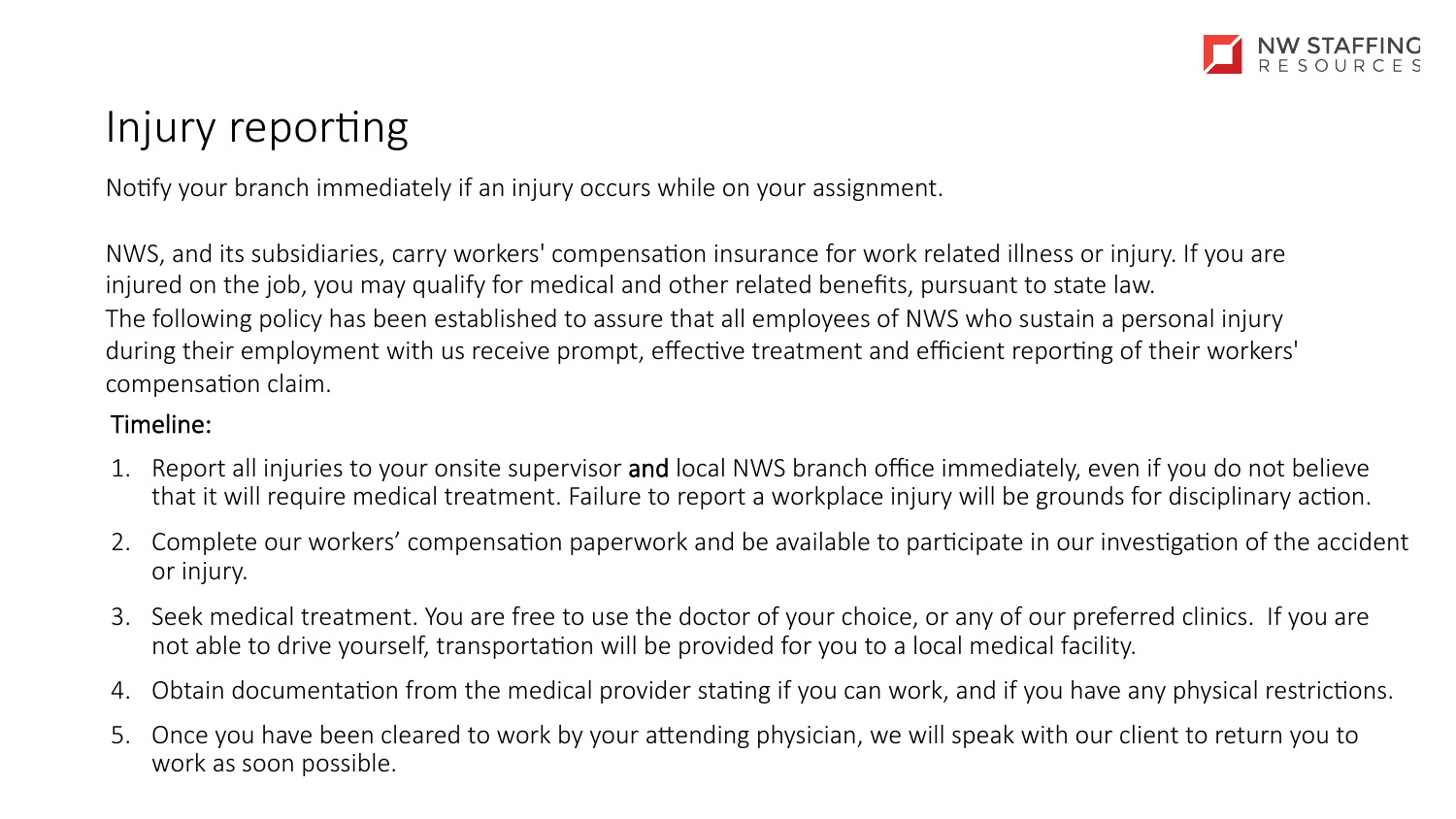

### Workers' Compensation Policy

Work Release: An injured employee will need to obtain a physician's work release for regular, light or no duty work and deliver it to our office immediately following the appointment with the physician and no later than 24 hours from the appointment.

Light Duty: If the attending physician determines that the employee can perform light duty, and if we are able to provide a light duty assignment that meets the work restrictions provided by the physician, we will make a formal light duty job offer. Employees are expected to comply with the standards of conduct and company policies discussed in our employee handbook, and this orientation, while working on a light duty assignment.

Communication: Employees who are temporarily unable to work due to a work-related injury must report their work status to us immediately after each physician's visit.

Failure to Comply: Failure to comply with the policies and procedures outlined in this orientation, and our employee handbook, could delay the processing of your claim and interfere with your ability to return to work at our company.

Post-Accident Drug Screen: If you are involved in a work-related accident resulting in physical injury (to yourself or others), depending on the nature of the accident, you may be required to submit to a drug screen to determine if a controlled substance may have played a role in the accident.

Fraudulent Claims: NW Staffing Resources is dedicated to taking care of our employees who have been injured on the job. All accidents will be thorougly investigated to determine the cause and validity of their claim and to prevent further occurances. Fraudulent claims will be investigated and reported to the appropriate state agency for denial.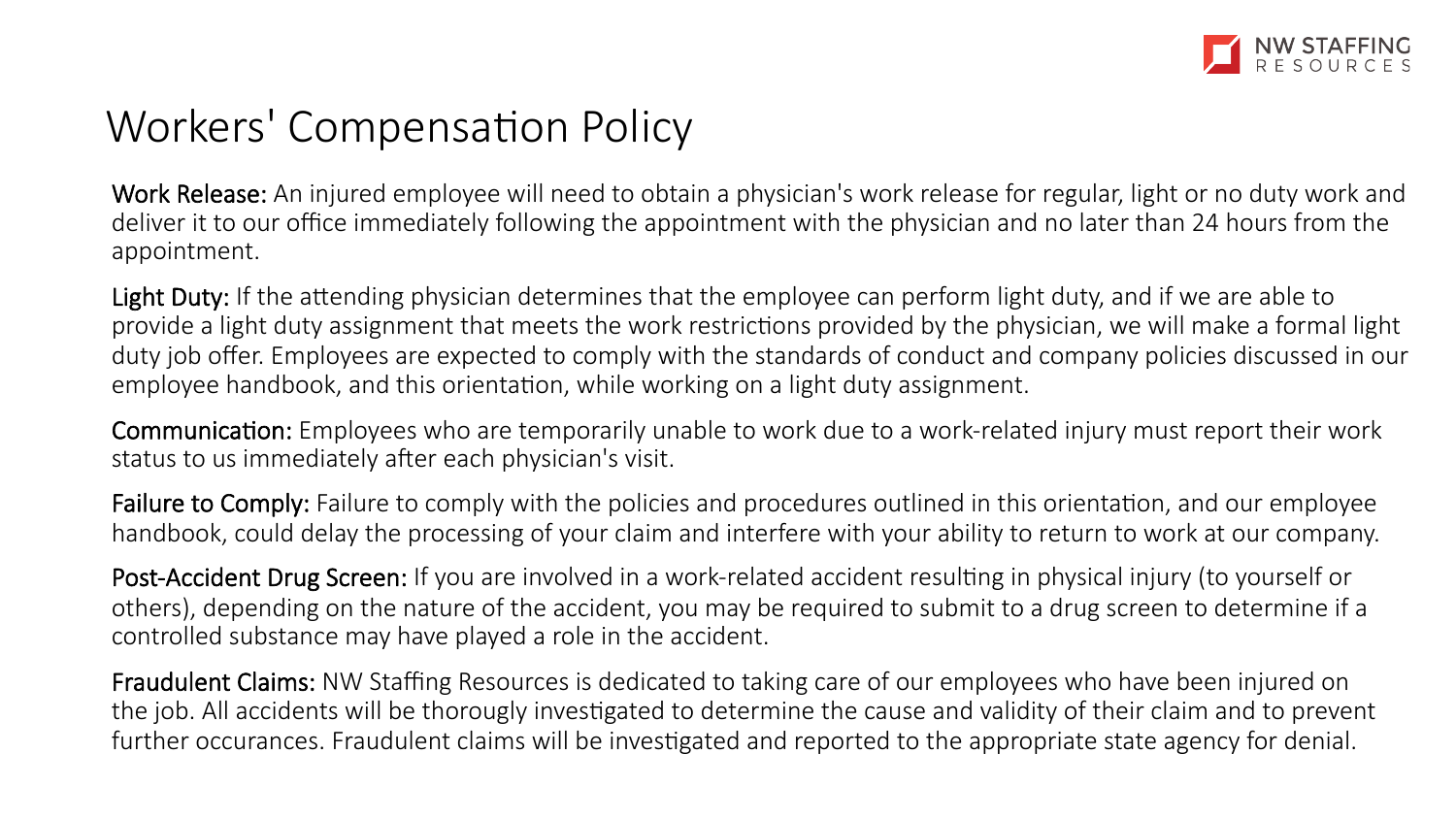

#### Causes for termination

- Failure to arrive at your assignment prior to your start time without notifying our office of the absence or tardiness.
- Excessive tardiness or absenteeism.
- Violation of our sexual harassment and discrimination policy.
- Failure to return client property, including access and security badges.
- Violation of NWS policies as described in our employee handbook, or violation of our clients' policies.

We reserve the right to terminate your employment with us and to take you off an assignment at any time, with or without an expressed reason. You will be paid for all hours worked, up to the date of termination. If you are unable to report to work or expect to be late, you must call the branch prior to your start 1me. If you do not report to work and do not call prior to your start time, your employment may be terminated.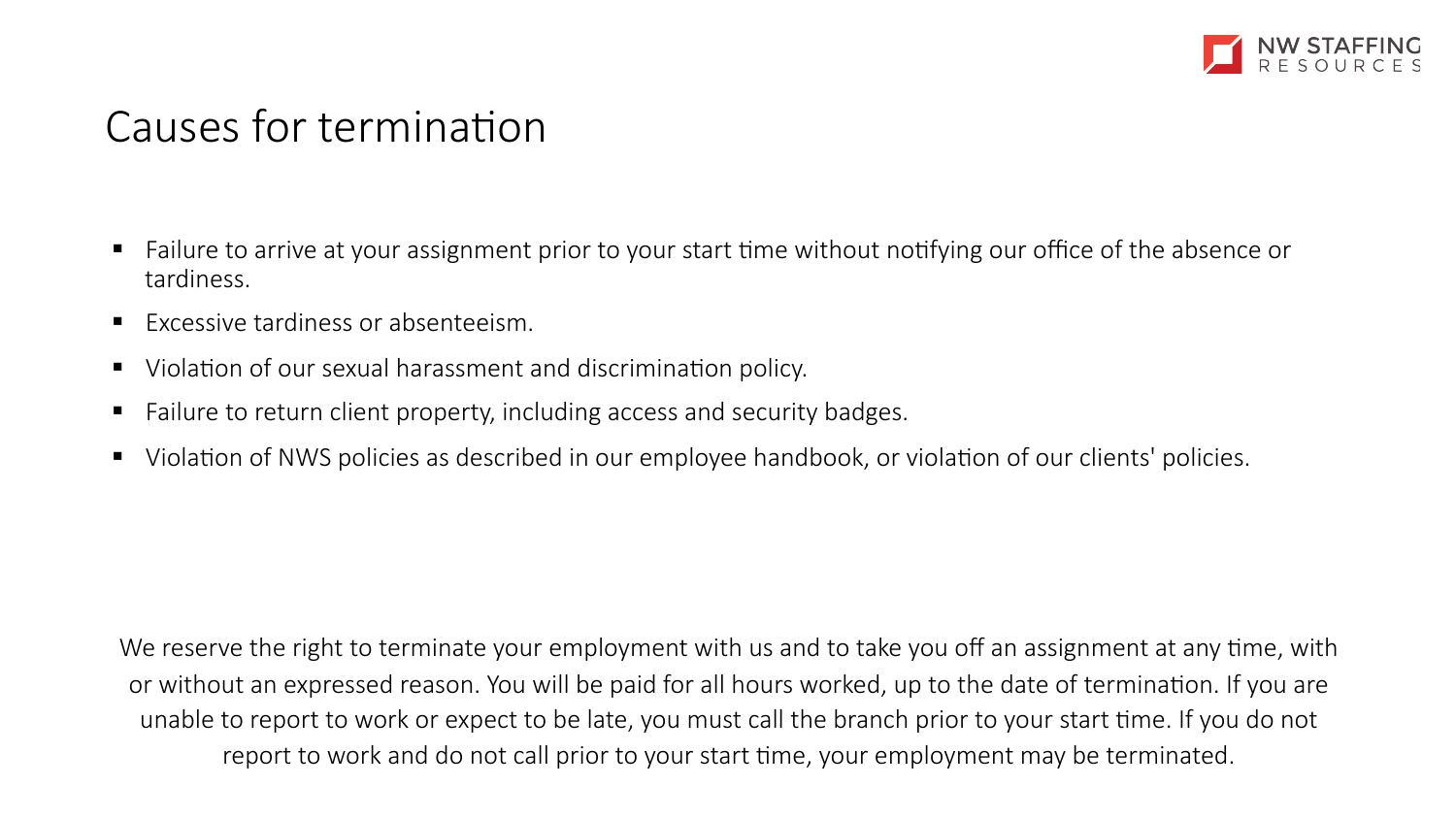

### Sexual Harassment and Discrimination Policy

This policy applies to all NWS employees, staff and clients.

This policy applies whether the offending party is our employee, or a client's employee at the client's place of business. Respect for the dignity and worth of all should be the guiding principle for our relations with each other.

It is the policy of NW Staffing Resources and its subsidiaries that harassment or discrimination of applicants or employees on the basis of race, religion, color, national origin, physical or mental disability, marital status, age, sex, sexual orientation, gender identity, genetic information, or any other legally protected category (all as defined and protected by applicable law), is unacceptable and will not be tolerated.

This policy applies to all employees. It covers harassment by employees of NWS (including supervisors, and management), customers, vendors, or other third parties having business with NWS.

(This section is only a summary of NWS's Sexual Harassment and Discrimination Policy. Please refer to your employee handbook for the complete policy as well as our procedures for investigating an incident and protections against retaliation.)

If you are being harassed or discriminated against, call NWS immediately. You can report it to your local recruiter, the local branch manager, or the HR manager for NWS, Paul Thielemann.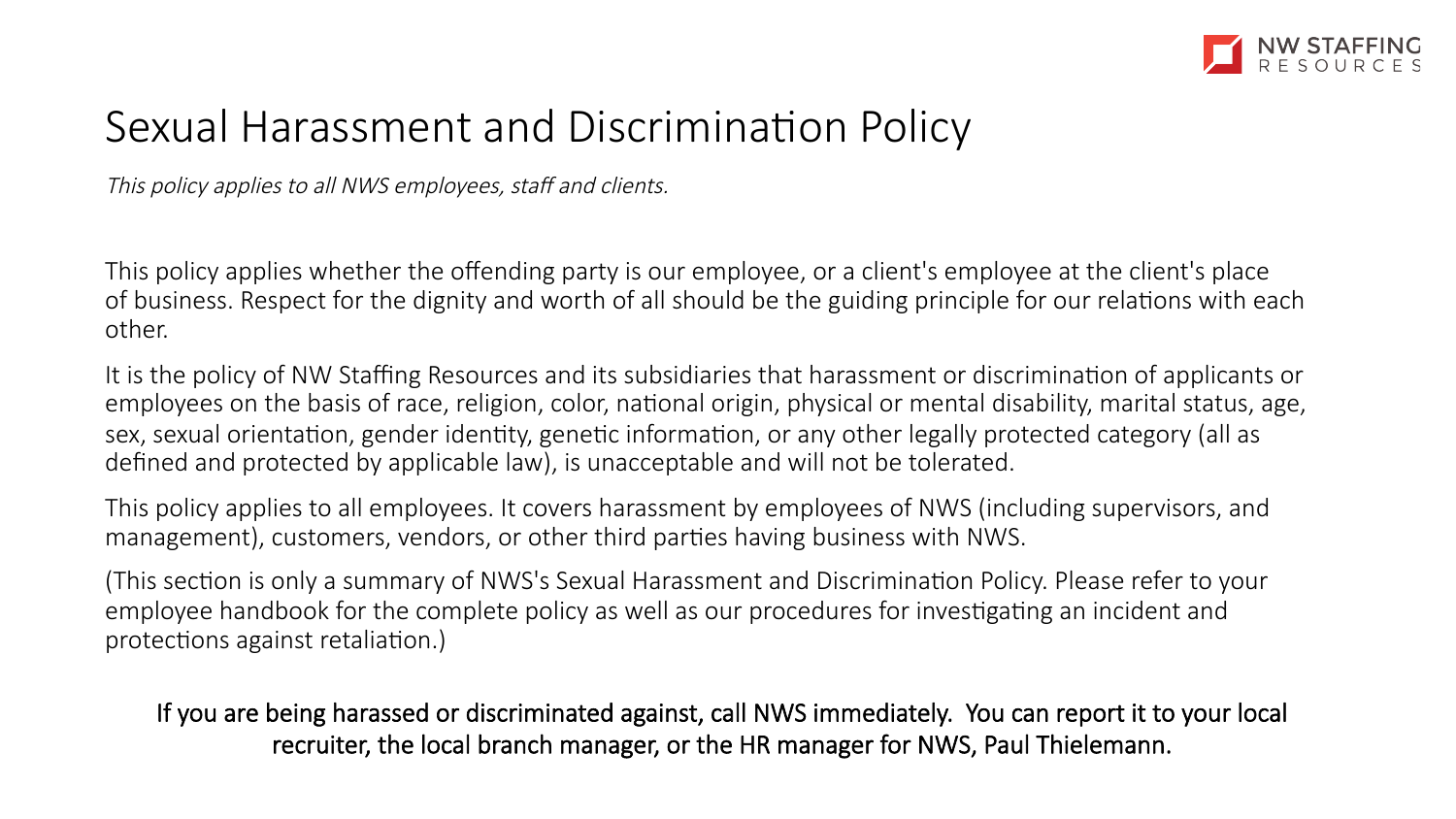

### Equal opportunity employment

NW Staffing Resources and its subsidiaries are Equal Opportunity Employers.

It is our policy to select the best qualified person for each position regardless of race, creed, color, religion, sex, gender, national origin, ancestry, age, physical or mental disability, veteran status or other legally protected categories.

This policy applies to all employment practices and personnel actions.